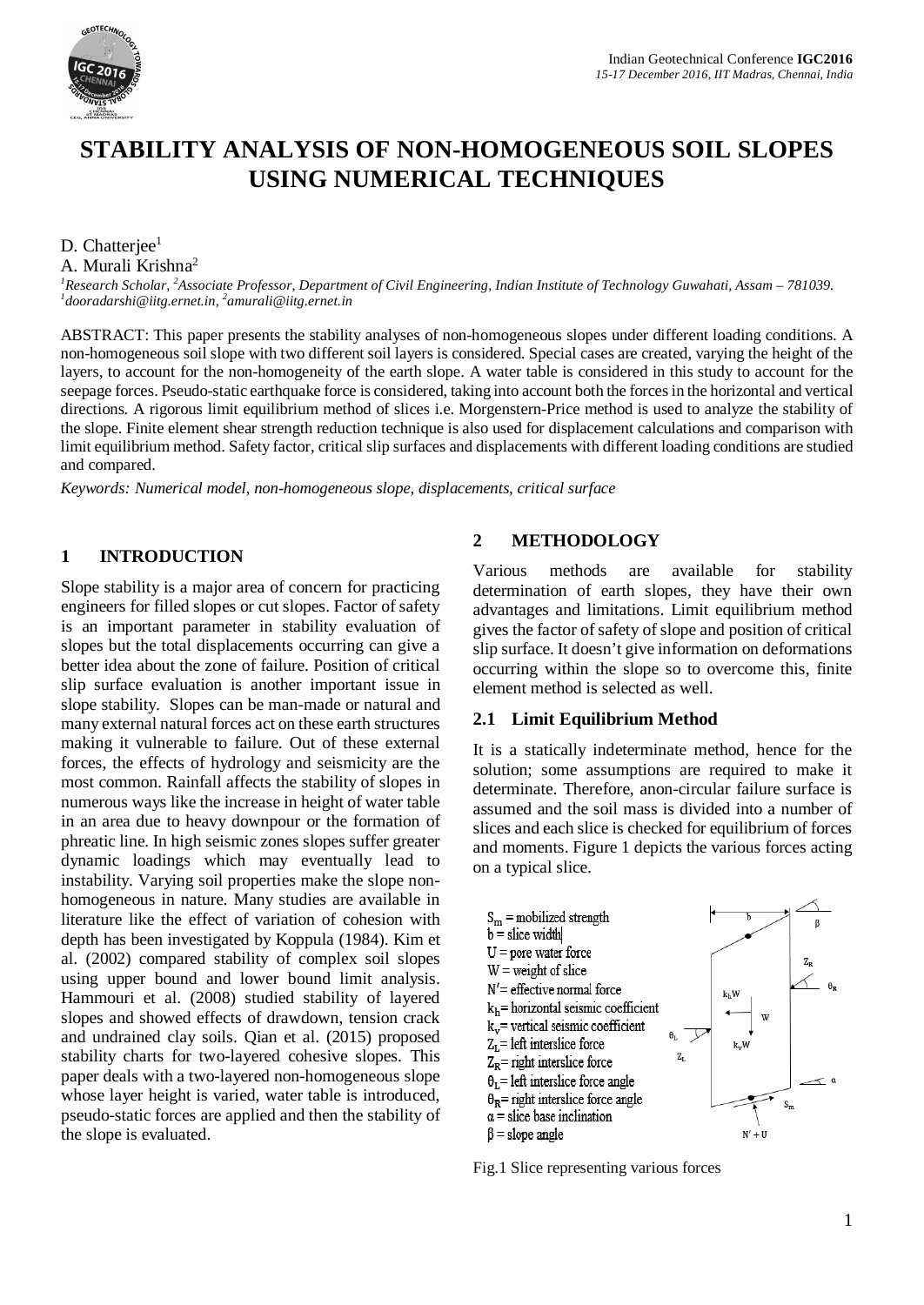Depending upon the type of equilibrium satisfied, various methods are formulated for the factor of safety of slope such as ordinary method of slices (Fellenius, 1936), Bishop's Simplified method (Bishop 1955) and Janbu's generalized method of slices (Janbu 1968). Complete equilibrium is followed by Spencer (1967) and Morgenstern and Price (1965) methods. Then a search procedure is used to find the critical slip surface giving the minimum factor of safety of the slope. Morgenstern and Price (1965) method with a half sine function has been used throughout this study. Circular slip surface is assumed for homogeneous profiles while non-circular is taken for non-homogeneous profiles. The number of slices is fixed at 20 while the tolerance is taken to be 0.005.

#### **2.2 Finite Element Method**

Zienkiewicz et al. (1975) studied c-ϕ slopes using the finite element method showing good comparison with slip circle results. With more use and confidence gained, researchers like Matsui and San (1992), Ugai and Leshchinsky (1995), Griffiths and Lane (1999) and Cheng et al. (2007) used it for stability analysis of slopes. The safety factor, *F* is defined as the factor by which the strength parameters need to be reduced to bring the slope to a failure point.

$$
c_f' = \frac{c}{F} \tag{1}
$$

$$
\tan \phi'_f = \frac{\tan \phi'}{F} \tag{2}
$$

This method is known as the shear strength reduction technique. Here failure is taken as that point where the solutions fail to converge within a specified number of iterations. The stress distribution fails which implies that the Mohr-Coulomb failure criterion and the global equilibrium is not satisfied. Failure of slopes is accompanied by a sudden rise of displacements.

#### **3 DEVELOPMENT OF NUMERICAL MODEL**

A numerical model (Figure 2) has been developed in to represent the homogeneous and nonhomogeneous slope in Rocscience software suite using Phase and Slide modules (Rocscience, 2016). Soil-1 is silty clay while soil-2 is silty sand in nature. The slope angle is taken as 2:1 (H:V) and the slope height is 20m and depth factor *D* is 2. The Mohr-Coulomb failure criterion is used for modelling the soils. Drained values are selected for shear strength parameters of the two soils. Young's modulus value for the two soils are taken as 5MPa while the Poisson's ratio is 0.3. Total unit weight of  $16 \text{ kN/m}^3$ is applied to the layered soil model. Cohesion values for soil-1 and 2 is 10kPa and 0kPa, respectively. Friction angle values are  $30^{\circ}$  and  $36^{\circ}$ , respectively. The permeability values of the two soils are  $4\times10^{-7}$ m/s and  $8.2\times10^{-6}$ m/s, respectively.



Fig.2 Non-homogeneous slope model

Stability of slopes being an unconfined problem, the selection of the dilation angle doesn't make much of a difference in the analysis (Griffiths and Lane, 1999). A non-associated flow rule has been used throughout this study. The soil model consists of 2700 uniform triangular 6-noded elements and 5500 nodes. The height of the top layer is varied from zero to total depth, *DH*. In essence the first and the last case becomes a homogeneous slope with either of the soil layers. Table 1 shows the variation of the layer height. The *h* values shown in table represent the depth of layer from the ground surface. When the ratio is increasing the soil in the upper region is actually forming the major portion of the slope. A pseudo-static seismic coefficient of 0.2 is taken representing violent earthquakes. Both horizontal and vertical pseudo-static acceleration are taken equal as suggested by Shukha and Baker (2007). A water table is introduced and classified as case-2 while the other case i.e., case-1 is free of pseudo-static force and water table.

Table 1 Variation of *h*/*D* ratio

| h/D  | U |   | 0.4 | 0.6 | 0.8 |    |
|------|---|---|-----|-----|-----|----|
| h(m) | υ | o | 16  |     |     | 40 |

#### **4 RESULTS**

The slope has been analyzed using two different approaches, their results and comparison is shown in Tables2 and 3 for homogeneous and non-homogeneous cases, respectively. Difference in safety factor values between the two methods range from 0.19-12.45% for the non-homogeneous slopes.

Table 2 Homogeneous slope with two different soils

| Slope  | <b>Factor of Safety</b> |      |            |      |            |       |  |
|--------|-------------------------|------|------------|------|------------|-------|--|
| Model  | <b>LEM</b>              |      | <b>FEM</b> |      | Difference |       |  |
|        |                         |      |            |      | (% )       |       |  |
|        | Case-                   | Case | Case       | Case | Case       | Case- |  |
|        |                         | $-2$ | -1         | $-2$ | -1         | 2     |  |
| Soil-1 |                         | 1.11 |            |      |            |       |  |
| $h=D$  | 1.687                   |      | 1.68       | 1.05 | 0.41       | 5.74  |  |
| Soil-2 |                         | 0.99 |            |      |            |       |  |
| $h=0D$ | 1.453                   | 9    | 1.48       | 0.98 | 1.85       | 1.90  |  |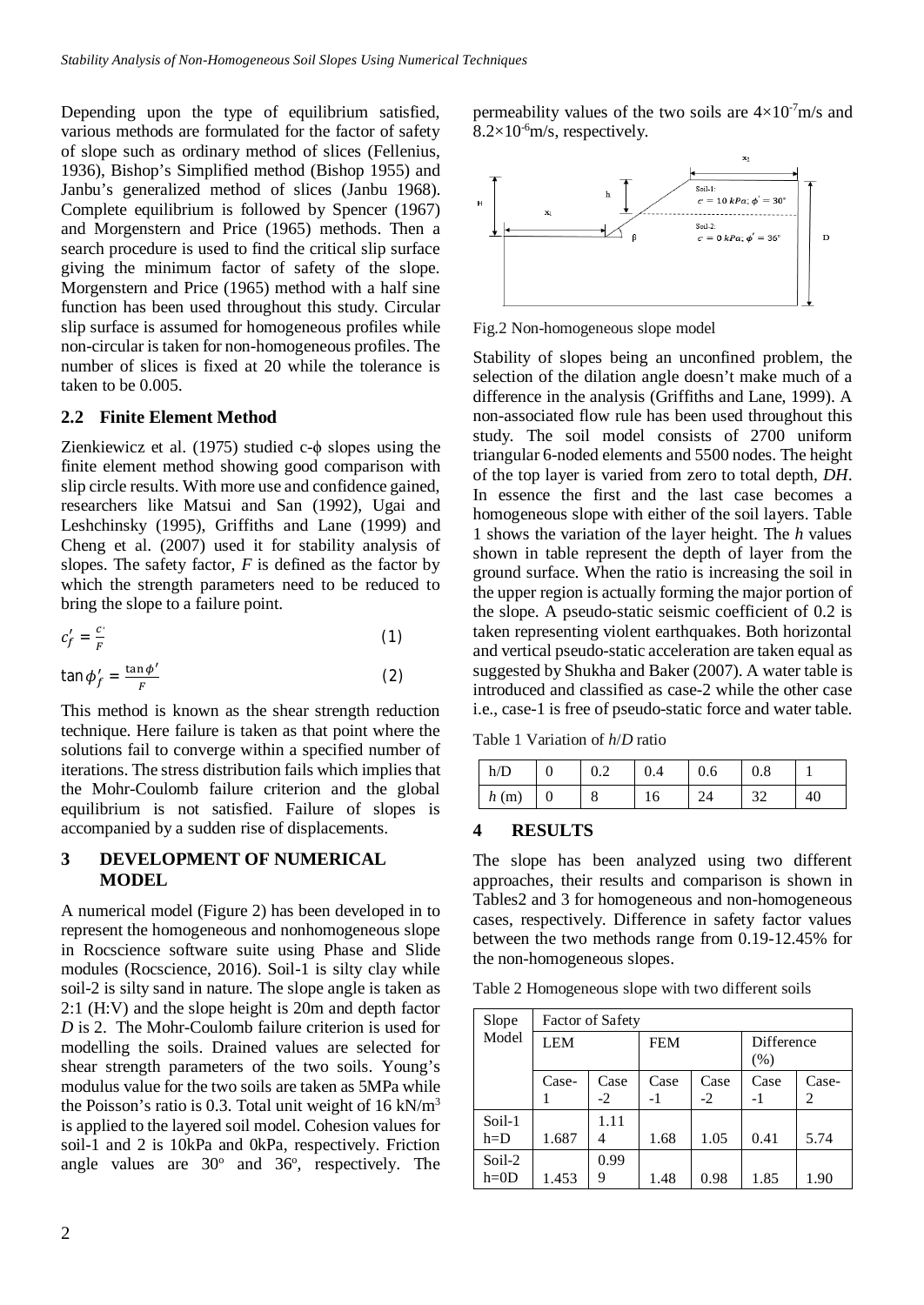| Layer    | <b>Factor of Safety</b> |       |            |       |                    |       |
|----------|-------------------------|-------|------------|-------|--------------------|-------|
| Height   | LEM                     |       | <b>FEM</b> |       | Difference $(\% )$ |       |
|          | Case-                   | Case- | Case-      | Case- | Case-              | Case- |
|          |                         | 2     |            | 2     |                    | 2     |
| $h=0.2D$ | 1.478                   | 1.018 | 1.55       | 1.02  | 4.87               | 0.19  |
| $h=0.4D$ | 1.578                   | 1.088 | 1.64       | 1.05  | 3.92               | 3.49  |
| $h=0.6D$ | 1.736                   | 1.188 | 1.68       | 1.05  | 3.22               | 11.61 |
| $h=0.8D$ | 1.736                   | 1.188 | 1.68       | 1.05  | 3.22               | 11.61 |

Table 3 Non-homogeneous slope with two soil layers

The factor of safety increases with layer height and becomes constant after *h*=0.6*D*. The increase in content of the silty clay layer within the slope increases its safety factor value. In terms of the two cases considered, the factor of safety from case-2 show a huge decrease from case-1. Figure 3 depicts the critical slip surfaces for various layer heights corresponding to case-1. Critical surface for homogeneous slope with silty clay soil show a toe type of failure. Shallow slope failure is observed for layer heights *h*=0.2*D*, 0.4*D* and homogeneous slope with silty sand soil. Critical surface for layer heights *h*=0.6*D* and 0.8*D* coincide with each other having a deeper slope failure. The increase in the silty clay layer shifts the critical slip surface deeper into the slope simultaneously increasing the factor of safety as well.



Fig.3 Critical surfaces for various layer heights for case-1using the limit equilibrium method

Critical slip surfaces for various layer heights corresponding to case 2 is shown in Figure 4. For *h*=0.2*D* and *h*=0.4*D* the slip surface is shallow and parallel to the slope while for the other two heights they coincide with each other having a deep slip surface. From the figure it is evident that the slope with more silty sand soil has a critical slip surface which is shallow and parallel to slope while with more silty clay soil the failure is a deep slope failure. The total displacement contours and the critical slip surface from the limit equilibrium method for case-2 and four layer heights are shown in Figure 5. The displacement increases with increase in layer height i.e., the zone of failure increases and parallel to the slope while the slip surface from limit equilibrium method is small and confined to the toe region.



Fig.4 Critical surfaces for various layer heights for case-2 using the limit equilibrium method

The maximum displacement is 0.067m. The same is observed for *h*=0.4*D* but here the zone of failure increases but the slip surface from limit equilibrium method is much smaller. For this height the maximum displacement is 0.11 m. For h=0.6*D* and *h*=0.8*D* the zone of failure increases and it is seen spreading outwards.